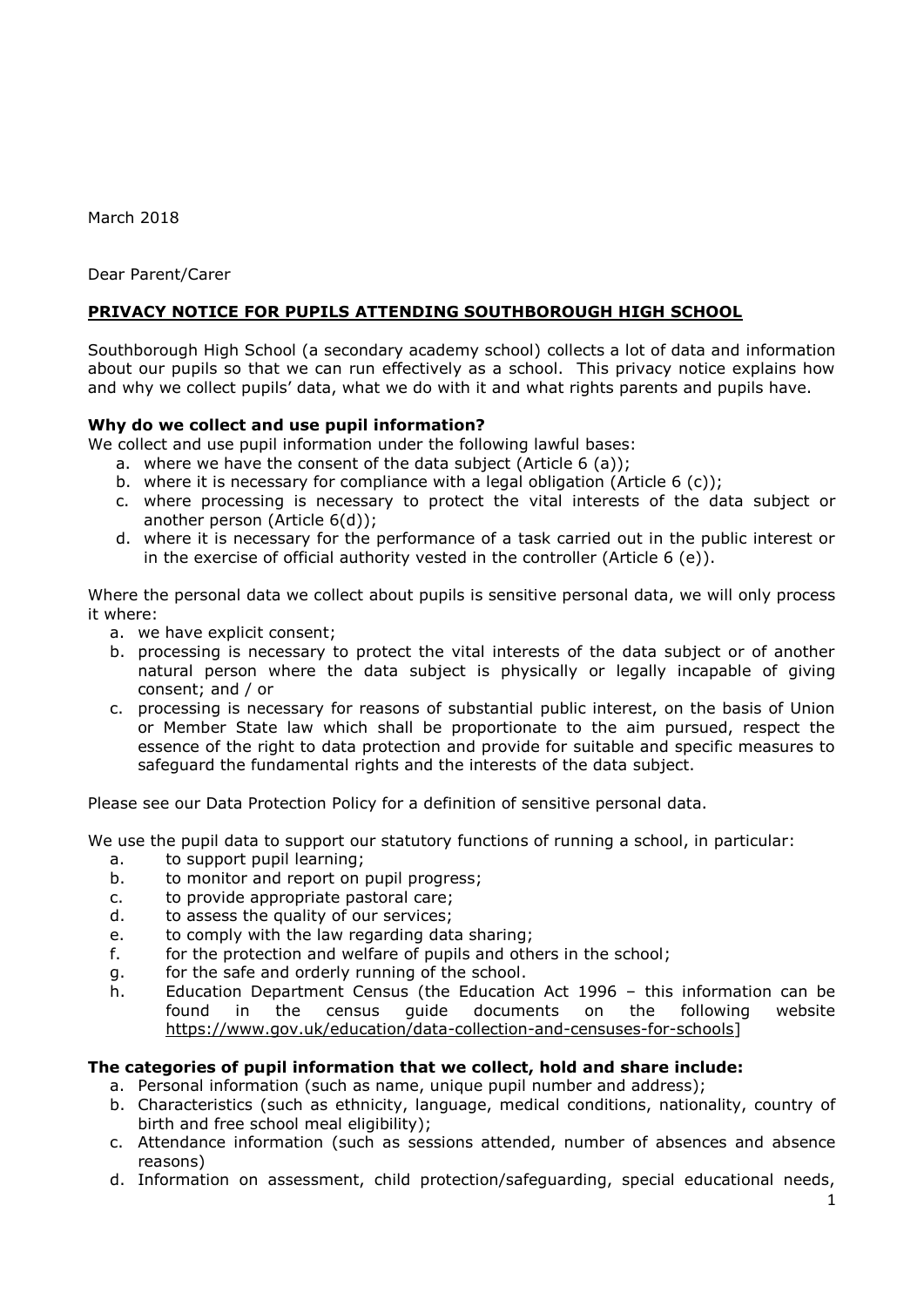exclusions/behavioural information;

- e. Post 16 Learning information;
- f. Each pupil has their finger print taken to access the Biometric System for the canteen cashless system, library use and signing in and out during the school day;
- g. Photos of students taken in school and at school-related activities in the community may be used on the school website, in school publications, ie The Griffin, the school prospectus, on school social media sites, ie Facebook, Twitter, in local newspapers (or on-line editions).

From time to time and in certain circumstances, we might also process personal data about pupils, some of which might be sensitive personal data, including information about criminal proceedings / convictions, information about sex life and sexual orientation, child protection / safeguarding. This information is not routinely collected about pupils and is only likely to be processed by the school in specific circumstances relating to particular pupils, for example, if a child protection issue arises or if a pupil is involved in a criminal matter. Where appropriate, such information may be shared with external agencies such as the child protection team at the Local Authority, the Local Authority Designated Officer and / or the Police. Such information will only be processed to the extent that it is lawful to do so and appropriate measures will be taken to keep the data secure.

We collect information about pupils when they join the school and update it during their time on the roll as and when new information is acquired.

As the school has a cashless catering system, we also process biometric data about pupils. Please see our Data Protection Policy for more details about how we process biometric data.

#### **Collecting pupil information**

Whilst the majority of pupil information you provide to us is mandatory, some of it is provided to us on a voluntary basis. In order to comply with the General Data Protection Regulation, we will inform you whether you are required to provide certain pupil information to us or if you have a choice in this. Where appropriate, we will ask parents/pupils for consent to process personal data where there is no other lawful basis for processing it, for example where we wish to use photos or images of pupils on our website or on social media to promote school activities [or if we want to ask your permission to use your information for marketing purposes]. Parents / pupils may withdraw consent at any time.

When pupils are deemed to be old enough to make their own decisions in relation to their personal data, we will also ask the pupil for their consent in these circumstances. This will usually be around the age of 13. [Although parental consent is unlikely to be needed, we wish to take a collaborative approach so we will keep parents informed when we are approaching pupils for consent up to the age of 16. Pupils with the maturity to make their own decisions about their personal data may withdraw consent if consent has previously been given.]

In addition, the School also uses CCTV cameras around the school site for security purposes and for the protection of staff and pupils. CCTV footage may be referred to during the course of disciplinary procedures (for staff or pupils) or investigate other issues. CCTV footage involving pupils will only be processed to the extent that it is lawful to do so.

#### **Storing pupil data**

We hold pupil data until the pupil reaches the ages of 25 or 30 if they had a Statement/EHCP.

A significant amount of personal data is stored electronically, for example, on our database, SIMS. Some information may also be stored in hard copy format.

Personal data may be transferred to other countries if, for example, we are arranging a school trip to a different country. Appropriate steps will be taken to keep the data secure.

## **Who do we share pupil information with?**

We routinely share pupil information with: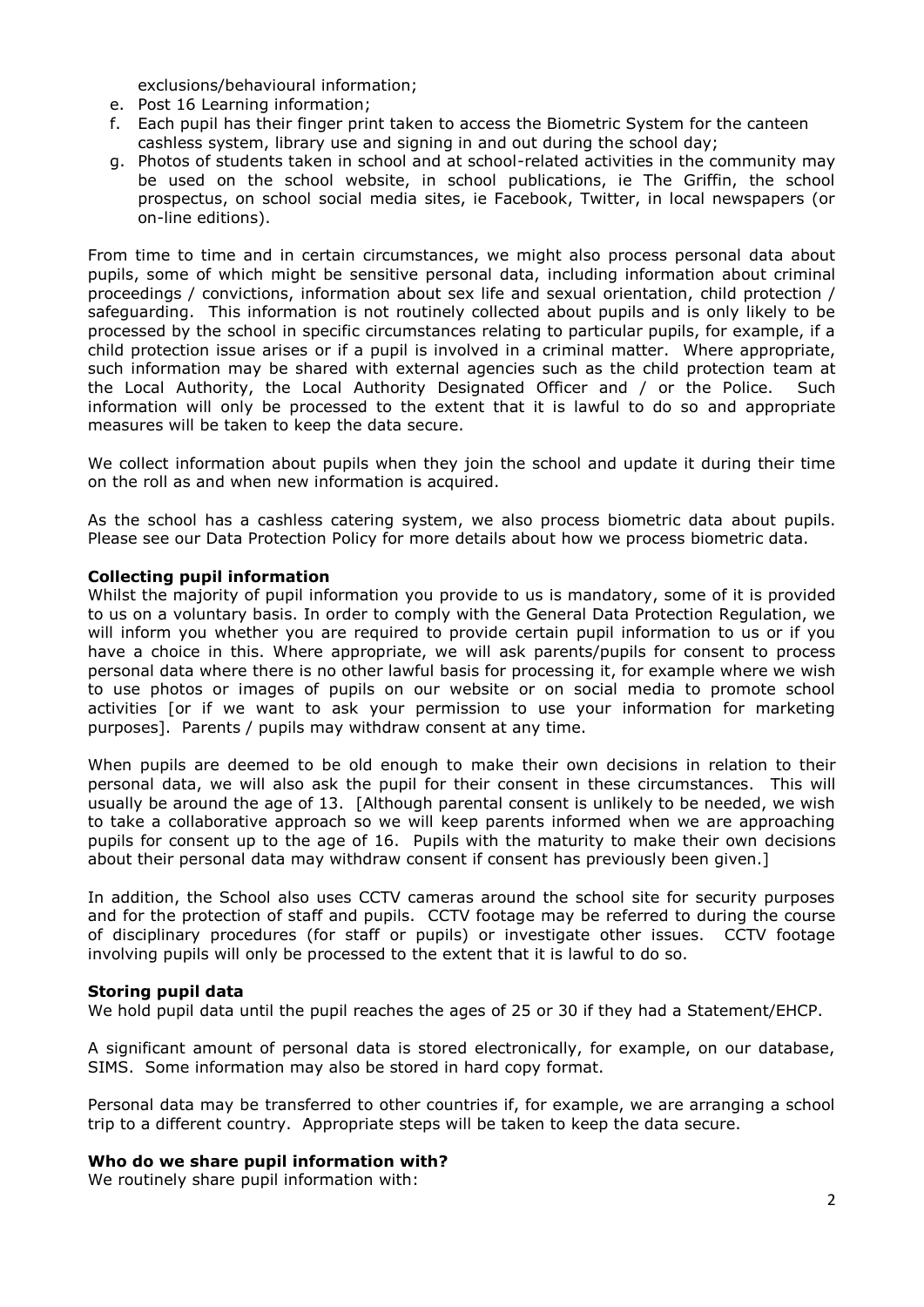- schools that pupils attend after leaving us;
- our local authority, Kingston and Richmond;
- a pupil's home local authority (if different);
- the Department for Education (DfE);
- school governors / trustees;
- exam boards.

From time to time, we may also share pupil information other third parties including the following:

- the Police and law enforcement agencies;
- NHS health professionals including the school nurse, educational psychologists,
- Education Welfare Officers;
- Courts, if ordered to do so;
- the National College for Teaching and Learning;
- the Joint Council for Oualifications:
- Prevent teams in accordance with the Prevent Duty on schools;
- other schools, for example, if we are negotiating a managed move and we have your consent to share information in these circumstances;
- our HR providers, for example, if we are seeking HR advice and a pupil is involved in an issue;
- our legal advisors;
- our insurance providers / the Risk Protection Arrangement.

Some of the above organisations may also be Data Controllers in their own right in which case we will be jointly controllers of your personal data and may be jointly liable in the event of any data breaches.

In the event that we share personal data about pupils with third parties, we will provide the minimum amount of personal data necessary to fulfil the purpose for which we are required to share the data.

#### **Aged 14+ qualifications**

For pupils enrolling for post 14 qualifications, the Learning Records Service will give us a pupil's unique learner number (ULN) and may also give us details about the pupil's learning or qualifications.

#### **Why we share pupil information**

We do not share information about our pupils with anyone without consent unless the law allows us to do so.

We share pupils' data with the Department for Education (DfE) on a statutory basis. This data sharing underpins school funding and educational attainment policy and monitoring.

We are required to share information about our pupils with the (DfE) under regulation 5 of The Education (Information About Individual Pupils) (England) Regulations 2013.

#### **Data collection requirements:**

To find out more about the data collection requirements placed on us by the Department for Education (for example; via the school census) go to [https://www.gov.uk/education/data](https://www.gov.uk/education/data-collection-and-censuses-for-schools)[collection-and-censuses-for-schools.](https://www.gov.uk/education/data-collection-and-censuses-for-schools)

#### **Youth support services What is different about pupils aged 13+?**

Once our pupils reach the age of 13, we also pass pupil information to our local authority and / or provider of youth support services as they have responsibilities in relation to the education or training of 13-19 year olds under section 507B of the Education Act 1996.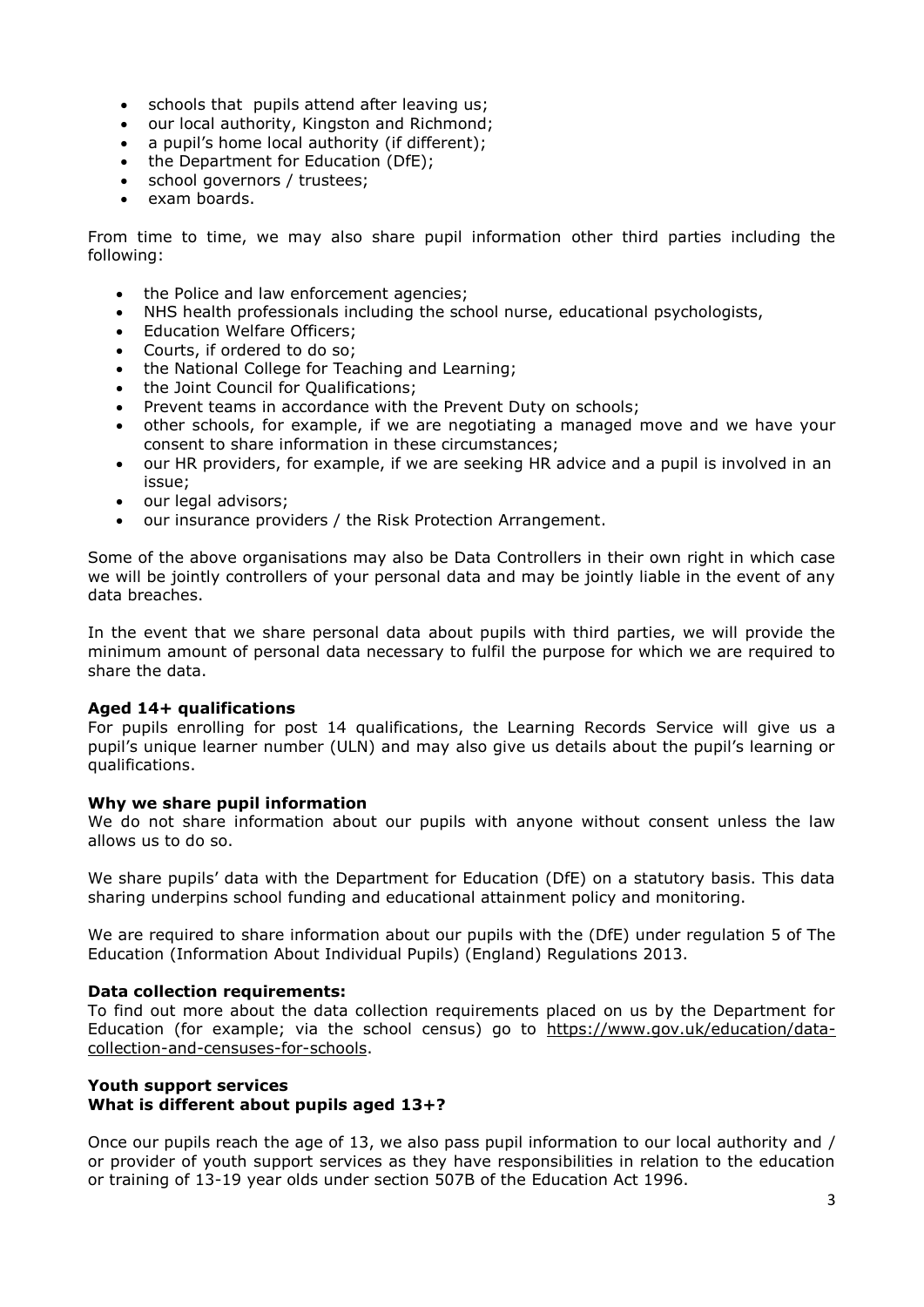This enables them to provide services as follows:

- youth support services
- careers advisers

A parent / guardian can request that **only** their child's name, address and date of birth is passed to their local authority or provider of youth support services by informing us. This right is transferred to the child / pupil once he/she reaches the age 16.

### **Our pupils aged 16+**

We will also share certain information about pupils aged 16+ with our local authority and / or provider of youth support services as they have responsibilities in relation to the education or training of 13-19 year olds under section 507B of the Education Act 1996.

This enables them to provide services as follows:

- post-16 education and training providers;
- youth support services;
- careers advisers.

For more information about services for young people, please visit our local authority website.

## **The National Pupil Database (NPD)**

The NPD is owned and managed by the Department for Education and contains information about pupils in schools in England. It provides invaluable evidence on educational performance to inform independent research, as well as studies commissioned by the Department. It is held in electronic format for statistical purposes. This information is securely collected from a range of sources including schools, local authorities and awarding bodies.

We are required by law, to provide information about our pupils to the DfE as part of statutory data collections such as the school census and early years' census. Some of this information is then stored in the NPD. The law that allows this is the Education (Information About Individual Pupils) (England) Regulations 2013.

To find out more about the pupil information we share with the department, for the purpose of data collections, go to [https://www.gov.uk/education/data-collection-and-censuses-for](https://www.gov.uk/education/data-collection-and-censuses-for-schools)[schools.](https://www.gov.uk/education/data-collection-and-censuses-for-schools)

To find out more about the NPD, go to [https://www.gov.uk/government/publications/national](https://www.gov.uk/government/publications/national-pupil-database-user-guide-and-supporting-information)[pupil-database-user-guide-and-supporting-information.](https://www.gov.uk/government/publications/national-pupil-database-user-guide-and-supporting-information)

The department may share information about our pupils from the NPD with third parties who promote the education or well-being of children in England by:

- conducting research or analysis
- producing statistics
- providing information, advice or guidance

The DfE has robust processes in place to ensure the confidentiality of our data is maintained and there are stringent controls in place regarding access and use of the data. Decisions on whether DfE releases data to third parties are subject to a strict approval process and based on a detailed assessment of:

- who is requesting the data;
- the purpose for which it is required;
- the level and sensitivity of data requested; and
- the arrangements in place to store and handle the data.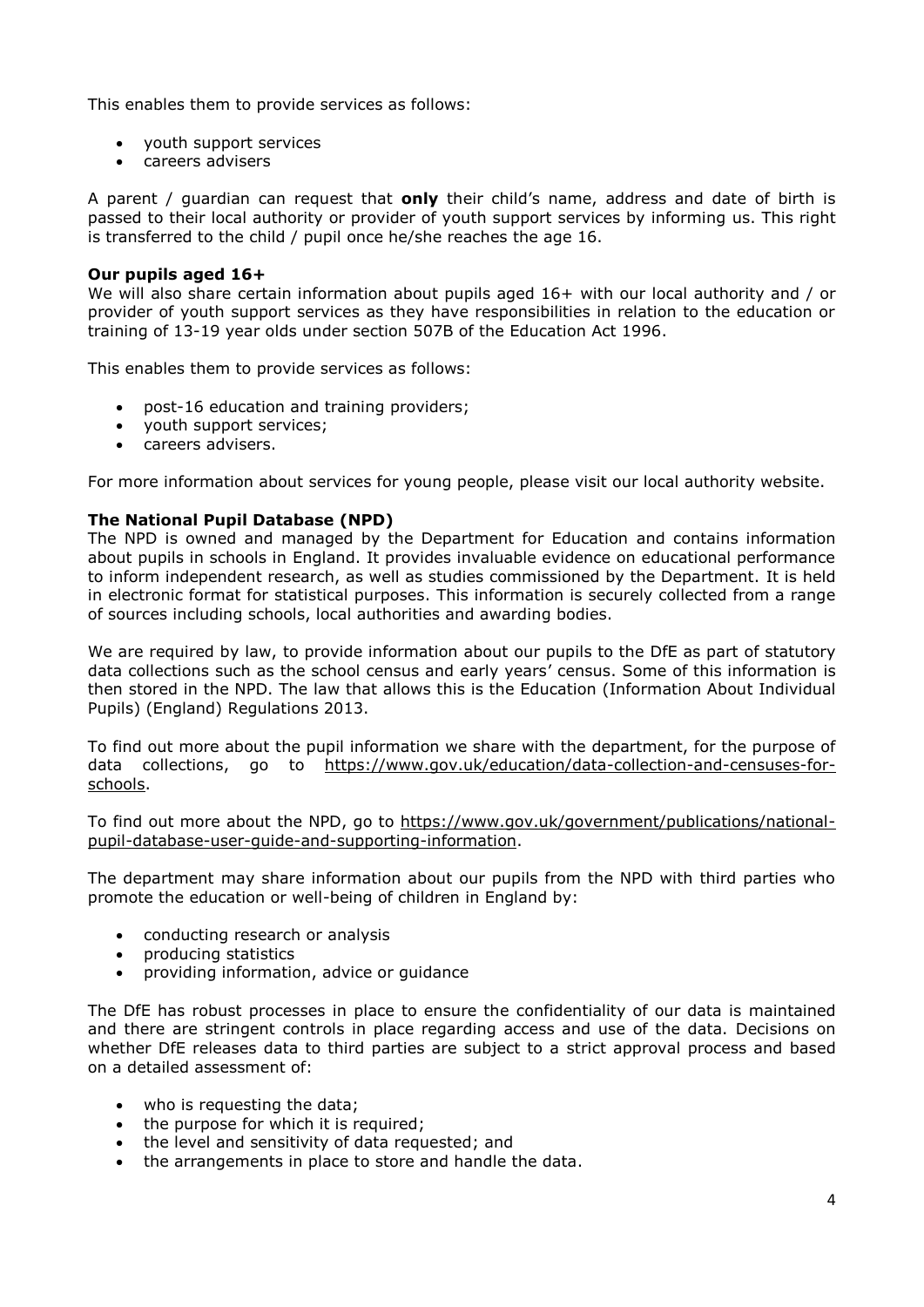To be granted access to pupil information, organisations must comply with strict terms and conditions covering the confidentiality and handling of the data, security arrangements and retention and use of the data.

For more information about the department's data sharing process, please visit: <https://www.gov.uk/data-protection-how-we-collect-and-share-research-data>

For information about which organisations the department has provided pupil information, (and<br>for which project), please visit the following website: for which project), please visit the following website: <https://www.gov.uk/government/publications/national-pupil-database-requests-received>

To contact DfE:<https://www.gov.uk/contact-dfe>

## **Requesting access to your personal data**

Under data protection legislation, pupils, and in some circumstances, parents, have the right to request access to information about them that we hold ("Subject Access Request"). From the age of 13, we generally regard pupils as having the capacity to exercise their own rights in relation to their personal data. This means that where we consider a pupil to have sufficient maturity to understand their own rights, we will require a Subject Access Request to be made by the pupil and not their parent(s) on their behalf. This does not affect any separate statutory right parents might have to access information about their child.

Subject to the section below, the legal timescales for the School to respond to a Subject Access Request is one calendar month. As the School has limited staff resources outside of term time, we encourage parents / pupils to submit Subject Access Requests during term time and to avoid sending a request during periods when the School is closed or is about to close for the holidays where possible. This will assist us in responding to your request as promptly as possible. [For further information about how we handle Subject Access Requests, please see our Data Protection Policy].

Parents of pupils who attend academies have a separate statutory right to receive an annual written report setting out their child's attainment for the main subject areas which are taught. This is an independent legal right of parents rather than a pupil's own legal right which falls outside of the GDPR, therefore a pupil's consent is not required even a pupil is able to make their own decisions in relation to their personal data, unless a court order is in place which states otherwise.

The term "parent" is widely defined in education law to include the natural or adoptive parents (regardless of whether parents are or were married, whether a father is named on a birth certificate or has parental responsibility for the pupil, with whom the pupil lives or whether the pupil has contact with that parent), and also includes non-parents who have parental responsibility for the pupil, or with whom the pupil lives. It is therefore possible for a pupil to have several "parents" for the purposes of education law.

You also have the right to:

- object to processing of personal data that is likely to cause, or is causing, damage or distress;
- prevent processing for the purpose of direct marketing;
- object to decisions being taken by automated means;
- in certain circumstances, have inaccurate personal data rectified, blocked, erased or destroyed; and
- claim compensation for damages caused by a breach of the our data protection responsibilities.

If you have a concern about the way we are collecting or using your personal data, you should raise your concern with us in the first instance or directly to the Information Commissioner's Office at <https://ico.org.uk/concerns/>